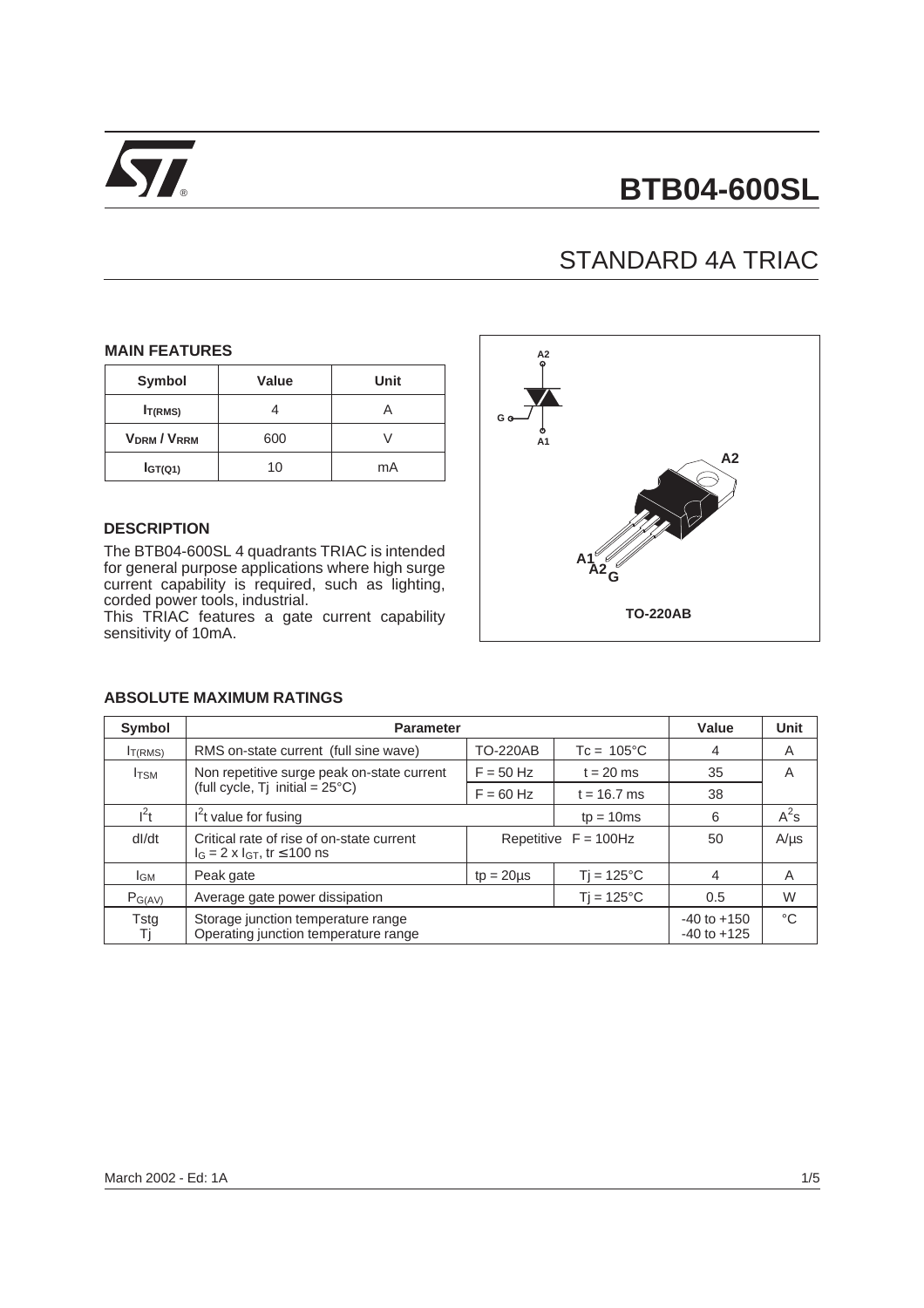# **BTB04-600SL**

| <b>Symbol</b>          | <b>Test conditions</b><br>Quadrant                           |                |      | Value     | Unit      |
|------------------------|--------------------------------------------------------------|----------------|------|-----------|-----------|
| $IGT$ <sup>(1)</sup>   | $V_D = 12V$<br>$R_L = 30\Omega$                              | $1 - 11 - 111$ | MAX. | 10        | mA        |
|                        |                                                              | IV             | MAX. | 25        |           |
| $V_{GT}$               | $V_D = 12V$<br>$R_1 = 30\Omega$                              | <b>ALL</b>     | MAX. | 1.3       | V         |
| $V_{GD}$               | $R_1 = 3.3k\Omega$<br>$Ti = 125^{\circ}C$<br>$V_D = V_{DRM}$ | ALL            | MIN. | 0.2       | $\vee$    |
| $I_H$ <sup>(2)</sup>   | $I_T = 100mA$                                                |                | MAX. | 15        | mA        |
| ΙL.                    | $I_G = 1.2I_{GT}$                                            | $I - III - IV$ | MAX. | 15        | mA        |
|                        |                                                              | Ш              |      | 25        |           |
| $dV/dt$ <sup>(2)</sup> | $V_D = 67\%$ V <sub>DRM</sub> gate open Tj = 125°C           | MIN.           | 75   | $V/\mu s$ |           |
| $(dV/dt)c^{(2)}$       | $(dI/dt)c = 1.8A/ms$ Tj = 125°C                              |                |      | 10        | $V/\mu s$ |

# **ELECTRICAL CHARACTERISTICS** (Tj = 25°C, unless otherwise specified)

# **STATIC CHARACTERISTICS**

| Symbol                      | <b>Test Conditions</b> |                                           |      |      | <b>Unit</b> |
|-----------------------------|------------------------|-------------------------------------------|------|------|-------------|
| $VTM$ <sup>(2)</sup>        | $ITM = 5A$ tp = 380 µs | $Ti = 25^{\circ}C$                        | MAX. | 1.5  | V           |
| $V_{TO}$ <sup>(2)</sup>     | Threshold voltage      | $Ti = 125^{\circ}C$                       | MAX. | 0.85 | ν           |
| $Rd^{(2)}$                  | Dynamic resistance     | $Ti = 125^{\circ}C$                       | MAX. | 100  | $m\Omega$   |
| <b>I</b> DRM<br><b>IRRM</b> | $VDRM = VRRM$          | $Tj = 25^{\circ}C$<br>$Tj = 125^{\circ}C$ | MAX. | 5    | μA<br>mA    |

**Note 1:** minimum IGT is guaranted at 5% of IGT max. **Note 2:** for both polarities of A2 referenced to A1.

### **THERMAL RESISTANCE**

| Symbol      | <b>Parameter</b>      | Value | Unit |
|-------------|-----------------------|-------|------|
| $Rth$ (j-c) | Junction to case (AC) | ົ     | °C/W |
| $Rth (j-a)$ | Junction to ambient   | 60    | °C/W |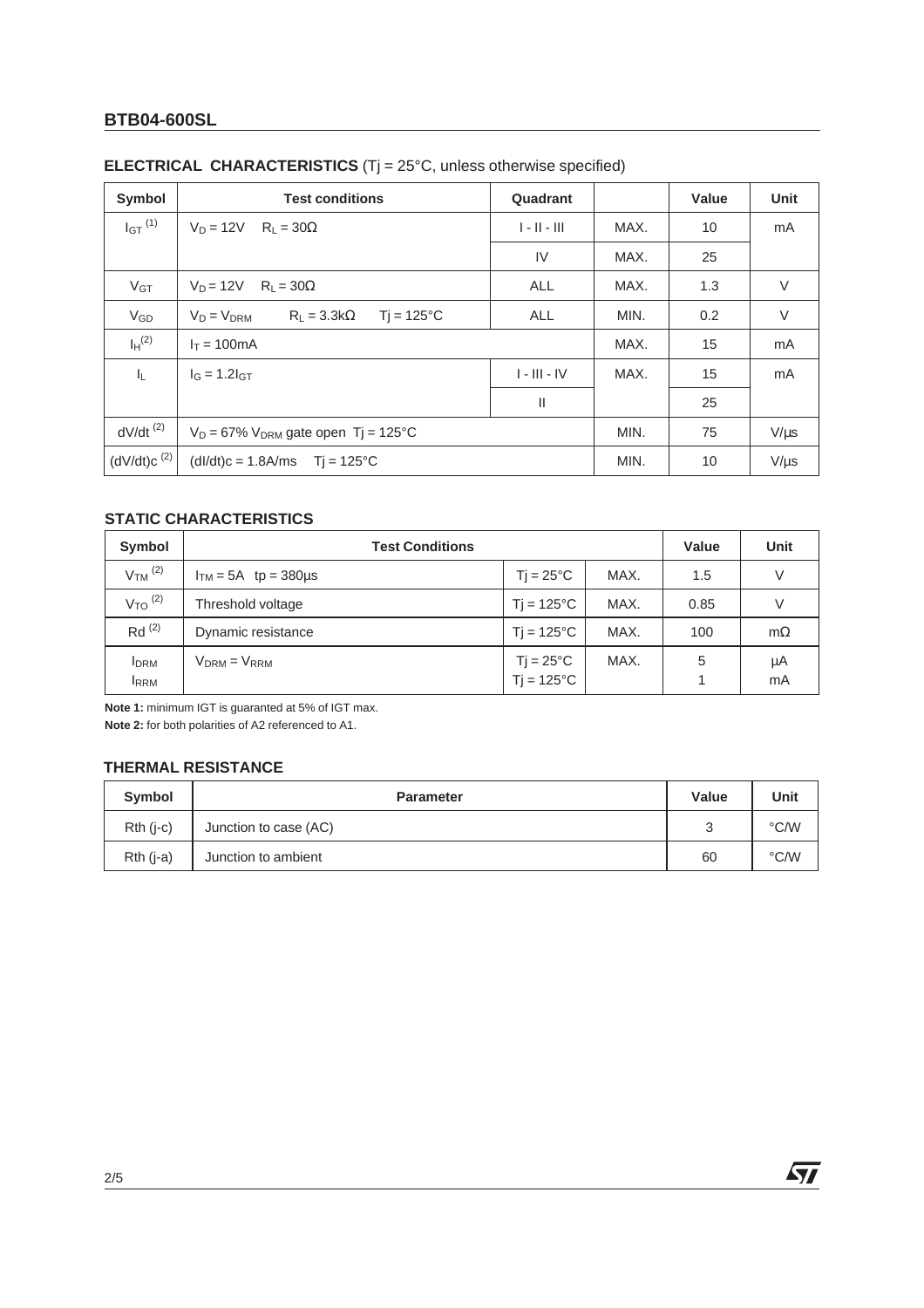#### **PRODUCT SELECTOR**

| <b>Part Number</b> | <b>Voltage</b> | <b>Sensitivity</b> | Type     | Package         |
|--------------------|----------------|--------------------|----------|-----------------|
| BTB04-600SL        | 600V           | 10 mA              | Standard | <b>TO-220AB</b> |

#### **ORDERING INFORMATION**



#### **Fig. 1:** Maximum power dissipation versus RMS on-state current



**Fig. 3:** Relative variation of thermal impedance versus pulse duration.



**Fig. 2:** RMS on-state current versus case temperature.



**Fig. 4:** On-state characteristics (maximum values)

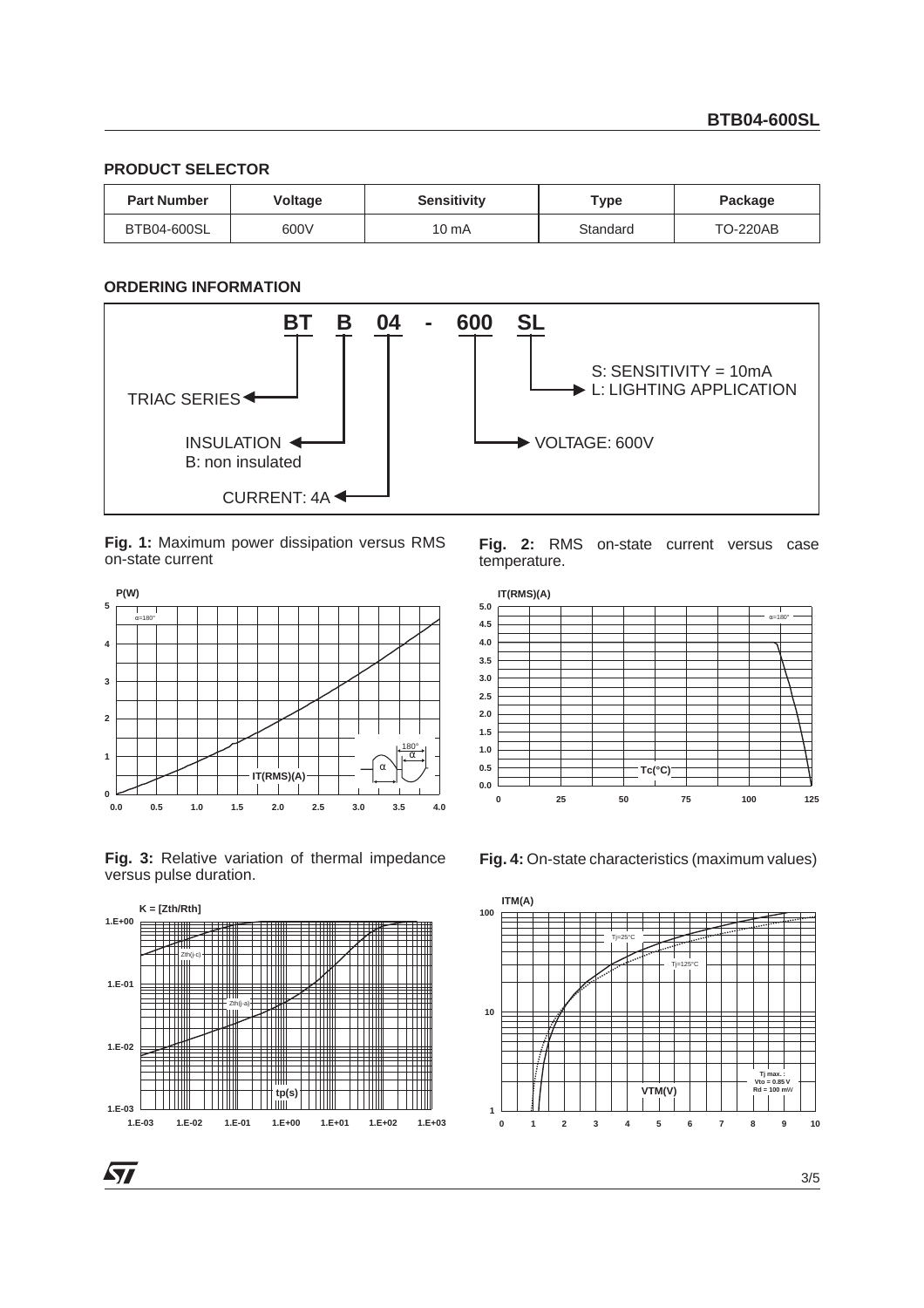#### **BTB04-600SL**

**Fig. 5:** Surge peak on-state current versus number of cycles.



Fig. 7: Relative variation of gate trigger current, holding current and latching current versus junction temperature (typical values).



**Fig. 9:** Relative variation of critical rate of decrease of main current versus junction temperature.



**Fig. 6:** Non repetitive surge peak on-state current for a sinusoidal pulse with width tp  $<$  10ms, and  $\frac{1}{2}$  corresponding value of  $1^2$ t.



**Fig. 8:** Relative variation of critical rate of decrease of main current versus reapplied dV/dt (typical values).



**Fig. 10:** Relative variation of static dV/dt immunity versus junction temperature.



57